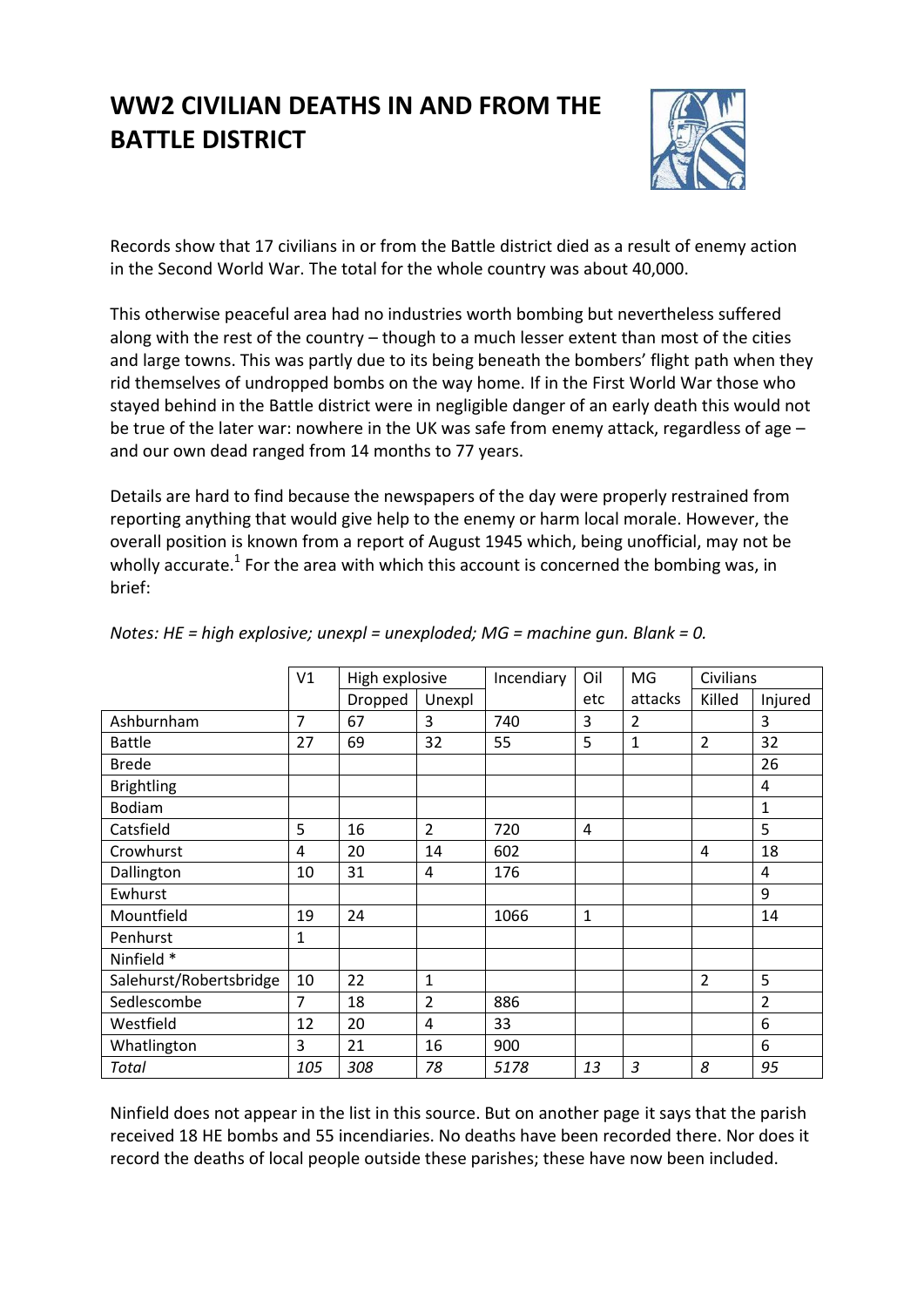The above table conflicts with the details of the deaths given in the local councils' official account of civilian war deaths, accessible through [www.ancestry.co.uk,](http://www.ancestry.co.uk/) which provides the following table; the last column gives the real figure:

|                         | Reported<br>civilian deaths | Actual civilian<br>deaths |
|-------------------------|-----------------------------|---------------------------|
| Ashburnham              |                             |                           |
| <b>Battle</b>           | $\overline{2}$              | $\overline{2}$            |
| <b>Bodiam</b>           |                             |                           |
| <b>Brede</b>            |                             |                           |
| <b>Brightling</b>       |                             |                           |
| Catsfield               |                             |                           |
| Crowhurst               | 3                           | 4                         |
| Dallington              | 1                           | $\overline{2}$            |
| Ewhurst                 |                             |                           |
| Mountfield              |                             |                           |
| Ninfield                |                             |                           |
| Penhurst                |                             |                           |
| Salehurst/Robertsbridge | $\mathbf{1}$                | 1                         |
| Sedlescombe             |                             |                           |
| Westfield               | 3                           | 3                         |
| Whatlington             |                             |                           |
| Outside the district    |                             | 5                         |
| Total                   | 10                          | 17                        |

The discrepancy may demonstrate a question of attribution to parish, but for Westfield in particular it is clearly inaccurate. Unfortunately it also omits others elsewhere. The bombing figures, even if they too may be inaccurate, show clearly what an onslaught was made on this rural area, what a high proportion of the HE bombs did not explode (highly variable among the parishes but a mean of just over a quarter) and how low – in retrospect – the casualty rate was. Had all the bombs exploded things would have been much worse.

From the numbers of dead in the wider area it is clear that the Germans were sometimes specifically aiming at the larger target of Hastings and at other times simply disposing of unused bombs or making 'tip and run' sorties, and indeed the town was badly hit and seriously damaged although it had only a very marginal strategic value after the decision of the Germans not to invade. This decision was made definitive when they invaded the USSR in 1941 and soon caught something a lot worse than a bad cold. Of the seventeen known civilian deaths connected with the rural area as defined above, two occurred in Hastings, both of women who did not live there.

Of the others, one was in London (an arguably Sussex woman) but the rest were scattered among the smaller places: Battle (2), Dallington (2, including one civilian who died elsewhere), Eastbourne (a Battle man), Crowhurst (5), Westfield (3), Salehurst (1), and Hellingly (a Battle man, again arguably).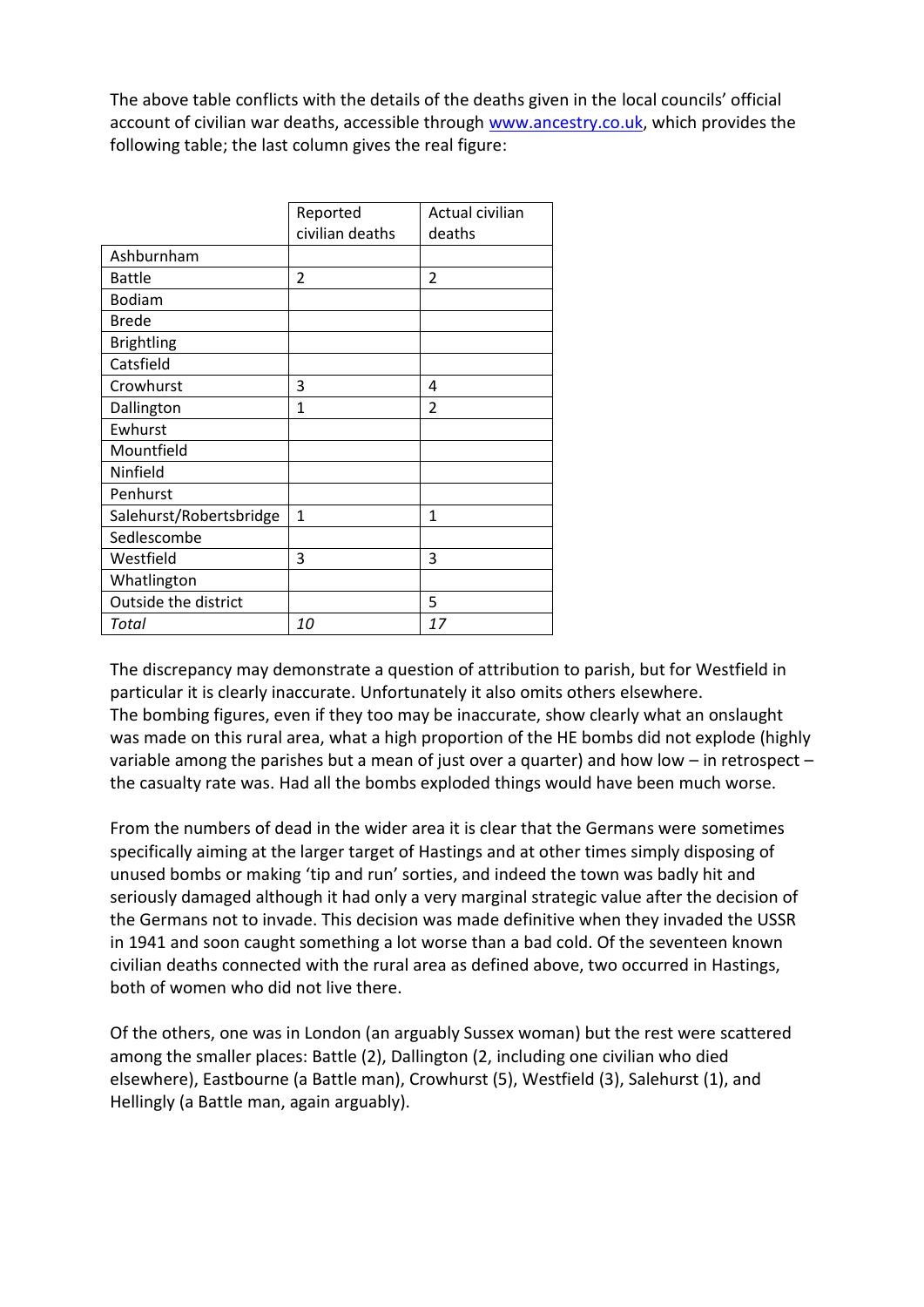# **At Battle**

The two deaths in Battle are well-known locally, though at least one local publication gives the wrong surname despite its being accurately commemorated on a plaque outside the newsagents in Battle High Street.

The air raid in question, on 2 February 1943, may have been what was called a 'tip and run' raid: a quick and nasty flight over from France to do what damage could be done, with an immediate return. It appears that there were three German planes, each dropping one bomb, but the whole action was so quick that it is possible that there was only one plane. One bomb bounced behind the George Hotel and went in to the fields beyond. Another went through the Abbey gateway, narrowly missing a Canadian soldier on guard there, and failed to explode: just as well, because the gatehouse was full of high explosive and if it had gone up much of Battle – not to mention the historic Abbey – would have been destroyed. At about 9.30 in the morning<sup>2</sup> the third landed on Tickner's newsagents and demolished it, in the process badly damaging the house adjoining to its north. Tom and Gladys Giles died there.

Tom was 45 and a firewatcher. Gladys, of the same age, had been born the daughter of Charles Sargent and his wife Annie (Smith). Sargent was the waterworks engineer for the Battle UDC and the family lived at the water works. Gladys married Sydney W Tickner at Battle in 1923 but he died in 1935; she married Tom Giles early in 1941. Annie and the two children were all born at Catsfield, though Charles was a Battle man. Annie died at Battle in 1938 and Charles survived his daughter, dying there in 1946. Tom's mother was Tryphena, who in 1901 was living at Underwood, Plympton with her nine children; she was a widow aged 41. It appears to be the same person who in 1911 is Josephine, a widow aged 51 living in the same place with Tom and three brothers who appeared with her in 1901. Tom is described rather unfortunately as an 'errant boy' for a baker and as having been born at Plympton. The father Thomas died at Plympton in 1899. His son Tom left £5008 8s 3d.

# **At Salehurst**

There was one death at Salehurst: George Harold Anstey, a farmer originally from South Molton in Devon. He died while working on his Poppinghole Farm on 27 June 1944, aged 40. This was at the time that V1s were falling, and it is more than likely that Anstey's death resulted from one of these. He left £46725 10s 11d, very comfortable sum for that day. Poppinghole Farm is in Poppinghole Lane. The nearest settlement is John's Cross but there is no direct road to it. His name is on the memorial at Sedlescombe.

Anstey's father John (1869-1957) was a farmer too. He and George's mother Louise (1884- 1950) both moved from Devon to Sussex and died at Lurgashall. George married Elsie Euphemia Carver at Petworth in 1928. Their son John was born in the Battle area in D1929.

# **At Westfield**

In Westfield there were three incidents.

On 7 December 1942 Joan Primrose Beeching died at the Buchanan Hospital of injuries received on the same day at Plumtree Cottages, Spray's Bridge. This was not from bombing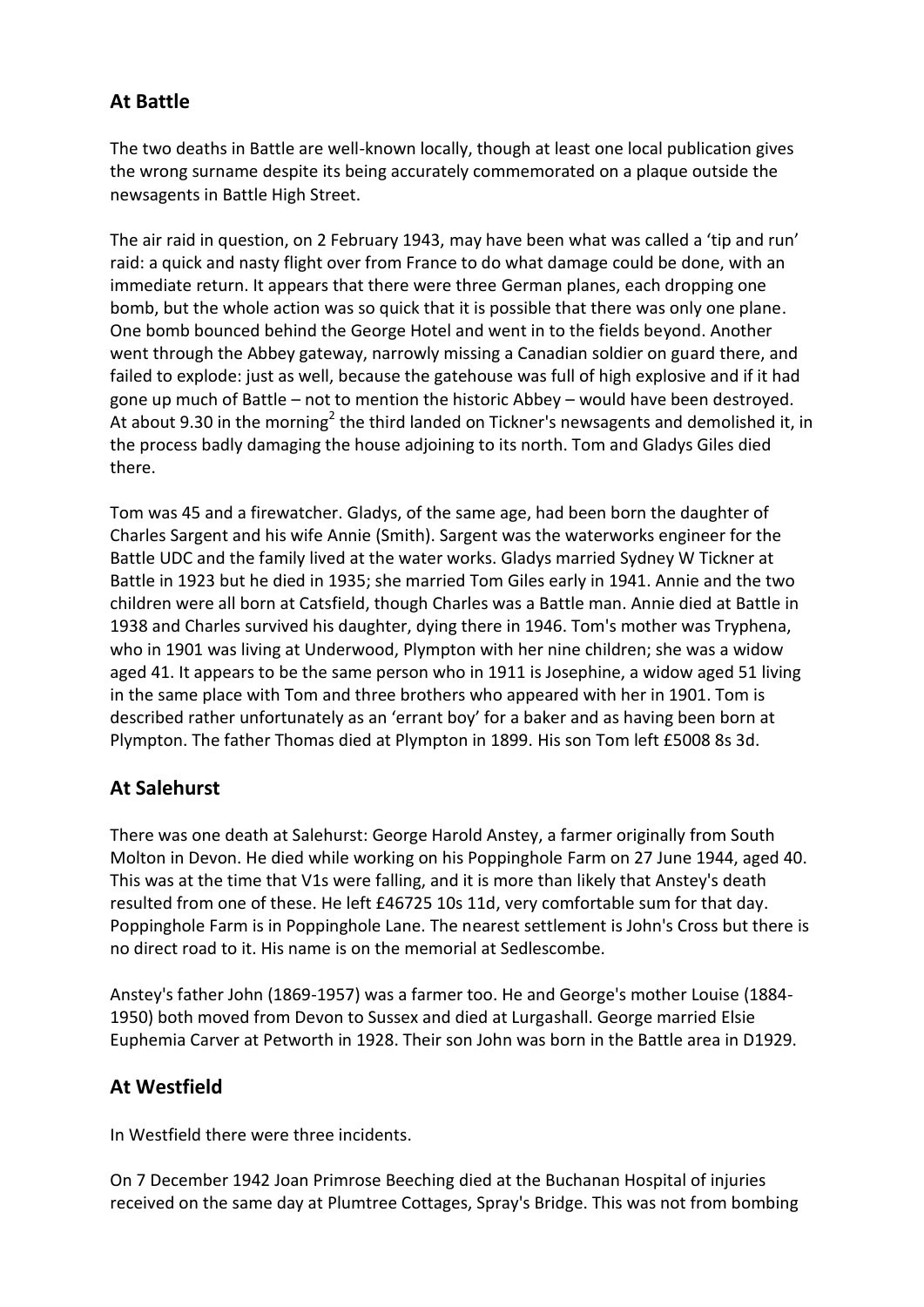but from gunfire: a German aeroplane flew low over the area and fired at the ground. Sprays Bridge is on the minor road between Sedlescombe and Westfield, nearer the latter. The 1066 path passes just to its north.

Joan had been born in the Battle area in 1914; he father was George Eade from Sturry in Kent and her mother Florence Playford from Sedlescombe. They married at roughly the time of Joan's birth.

Joan married William Henry Beeching in the Battle area in 1935. William had been born at Peasmarsh in October 1909. They had one child, Basil, born in 1936. William was to die at Hastings in 1971.

Ten days later, on 17 December 1942, there was another attack on Westfield and another death on the same day at Buchanan Hospital. This time it was a baby. Joyce Elizabeth Lewry was only 14 months old, having been born at Brede on 10 September 1941. She was the daughter of Violet Patricia Lewry, née Cruttenden, born in March 1914. Records suggest that the father was the much older Robert John Lewry (c1879-1951), a quarryman at Brede who was on his second marriage. There were two children other than Joyce, one born in 1934 and one in 1946. 1938 records<sup>3</sup> put them at Laurel Cottage, Westfield; in 1942 the couple were living at Hare Farm Cottage, Brede. A few months after Robert's death Violet married Reginald Carey at Hastings. She would live to November 1995.

The incident that led to Joyce's death seems to have been recorded nowhere.

The third Westfield death was on 4 July 1944, following a V1 attack on the previous day. The first V1 bombs were aimed at Britain on 13 June 1944, and ultimately some thousands were launched. They were pilotless aircraft flying at speeds greater than that attainable by fighter



planes and for a short time the RAF and Anti-Aircraft crews were baffled as to how to deal with them. V1s made a characteristic sound and when their engines cut off they were about to drop. Each carried up to a tonne of high explosive, which caused immense damage wherever it fell to ground.

*Doris Lynch of Westfield*

One fell at Westfield on 3 July. Doris Linch was the daughter of the Taylors of Sedlescombe, born at Brighton in 1921. She had married Alfred George Linch in the Battle district earlier in the year. She was now six months pregnant, and was buried under the wreckage of her house, Spring Cottage. She died at Buchanan Hospital the next day. Doris was buried in Westfield churchyard.

Alfred remarried in 1947, to Marjorie Banks, and they had children. He died at Ashford in A1996.

A report in the Hastings and St Leonards Observer reads:

Although it has remained unmarked until now, Doris's grave has been regularly cared for by close family members over the years. Audrey Taylor, 82, Doris' sister-in-law, said: "I was thirteen when Doris died. My house was in the field next door. She was a nice girl.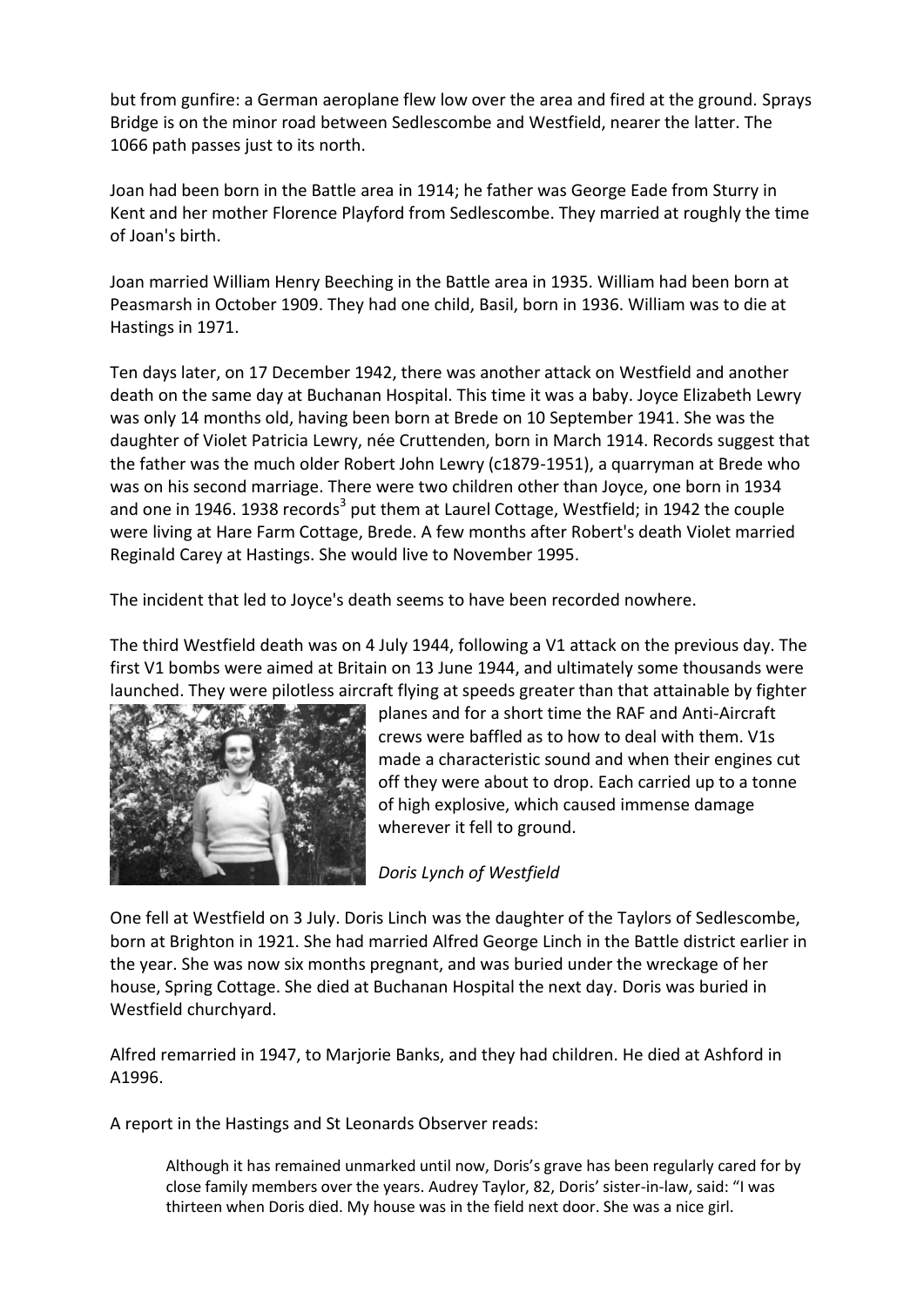"Her mother never got over it. She tended to the grave and when she got older she asked me to look after it. I've been going there for 25 years. Frederick, my husband and Doris's brother, also looked after the grave and so did her older brother George until they both passed away. I try to get there when I can although it's been difficult over the last few months because of the weather.

"I'm very grateful to the person who put the cross there. I'd say thank-you but of course I don't know who it is." Ken added: "I was 14 years old when she died. I didn't know her well, just to say hello to now and again.

"I took over the mowing around the grave after her two brothers were unable to do it. They both had trouble with their legs so I starting mowing it. I've done that for about 10 years. They've both passed away now and the youngest brother, Frederick, died about four years ago and his ashes are buried at end of Doris' grave."

According to local historian Andy Saunders, 17 Doodlebugs landed in the parish of Westfield but to his knowledge Doris was the only fatality.

Local historian Andy Saunders said: "The Germans were launching doodlebugs off the French coast aimed at London. The doodlebug that landed on Doris' house was actually brought down by an RAF fighter pilot.

"It was part of the British defence strategy. The feeling was that bringing them down in open countryside would result in less civilian casualties and most went into woods or fields. If a doodlebug hit a densely populated area like London the death toll would have been horrendous. But there were civilian casualties like Doris."<sup>4</sup>

### **At Dallington**

The Dallington toll is two. The first was not the result of aerial attack. Christopher Guy Tristram, who was a passenger on the Swedish merchant vessel *Vaalaren*. In 1940 he had been sent to America with his younger brother to escape conditions in the UK. On 5 April 1943 this vessel was in convoy on its way from New York to Swansea. For some reason it left the convoy – presumably to be seen as a neutral – but was torpedoed by U-220. It sank at 05.09 hours, and there were no survivors from the 45 people it carried.



The *Vaalaren* was part of convoy HX231, also known as the *Crisis Convoy*, given the critical stage of the Battle of the Atlantic. It comprised 61 ships and six armed escorts and was harassed by submarines for nine days. It

#### *SS Vaaleren*

appears that the *Vaalaren* left the convoy after the attack rather than during it.<sup>5</sup> It was on its way from New York to Liverpool.<sup>6</sup>

Tristram had been born at Steyning in 1925. His father was Guy Henry Tristram and his mother Ruth Mary Cardew; they had married in Kensington in 1919; Guy was a Major in the Royal Field Artillery, and he had served in France in the last year of the war. His 1920 address is given as Campbellpore in India. They had three sons, the youngest being Christopher. Ruth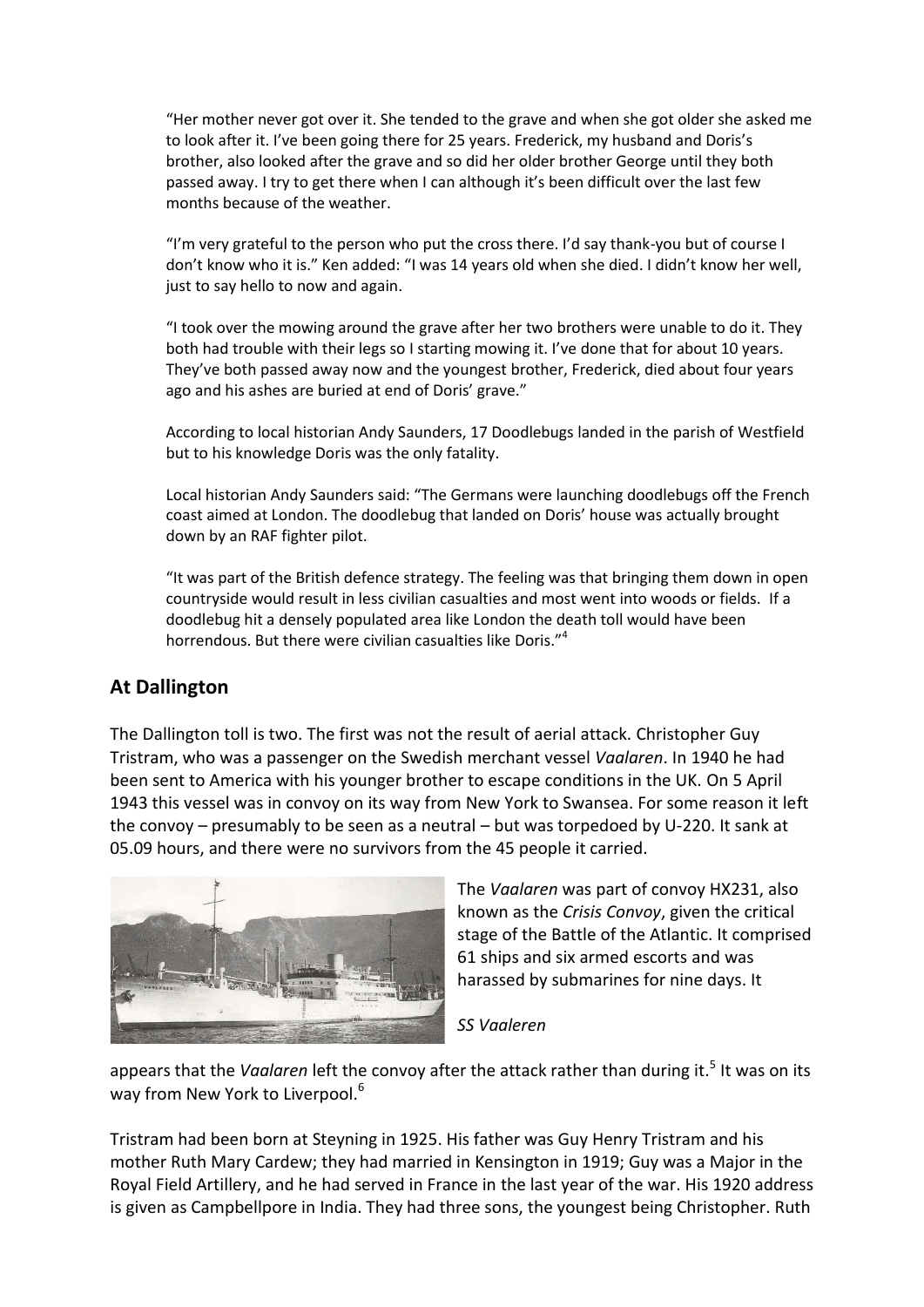died at Cox's Mill, Dallington (presumably the family home) in October 1950. Cox's Mill is an isolated property in Dallington Forest, north of the village. Guy remarried and died at Boar's Head, Crowborough, in 1963.

The second death was in an air raid of 7 July 1944. The victim was Ada Smith, aged about 55, of Prinkle Cottage, Prinkle Lane. She was the wife of Alfred Douglas Smith, a chauffeur. Her house was destroyed by a V1 bomb which also caused serious damage to the nearby farm.

## **At Crowhurst**

The last four deaths were all at Crowhurst which, taking into account Margaret Redhead's death, had a total of five fatalities, much the highest in the district.

The first to go was James David Cantle, who died at his house, the Bungalow, Blacklands, on 19 March 1941. He had served in the First World War as a Private, at first with the 5th Bedfordshires, then the Dorsetshires and finally – after being wounded – with the Labour Corps. He suffered gunshot wounds on 15 April 1917 and was invalided out, returning to France in July. He was discharged on 22 February 1919. Now, in the Second World War, he was a member of the Home Guard.

Cantle was a Gloucestershire man, born in 1878 at Almondsbury, a little north of Bristol. His father, also James, was a railway labourer. In 1909 he married Ruth Ralph in the Battle area, and in 1911 they are recorded as living at Wheathampstead in Hertfordshire, with James working as a domestic gardener. Their daughter Gwendoline was born in the St Albans area in 1914, and a second daughter Isabel in Kent in 1917. Ruth survived to die in Cornwall in 1978, at the age of 95. Neither daughter married. Gwendoline died, also in Cornwall, in 2000 and Isabel in Kent six years later.

The area was not badly bombed in 1941, and it is possible that the German pilot was going home and getting rid of unused bombs; to return without dropping all of them would have been a serious matter.

Blacklands is just off the minor road between Telham and Crowhurst, opposite Pye's Farm at the northern end of Crowhurst, still today a rural residential area.

The next attack led to three deaths. Local stories tell of an inadvertent showing of light in the blackout that told the airmen that they were above a settlement. There was considerable demolition.

Bombs fell on Crowhurst on 16 October 1943. A survivor reported much later:

On the 16th October 1943 there was bombing. There were pictures of the devastation in the local newspapers, but no location was given due to the secrecy at that time. It was a Saturday evening and my brother Robin who is a bit older than me, was doing his homework. We had the blackouts up & this loud explosion came and we all ducked under the table (we didn't have a reinforced table at that time). My father was away in the forces at this time so there were us 2 children and my mother. The windows came in and we ended up with glass in our hair. We had to leave the house because the roof had come in. We went up to my Gran and Granddad Stone, my mother's parents who lived in Crowhurst near the Station, within walking distance of our house, thankfully. They managed to get most of the glass out of our hair which was very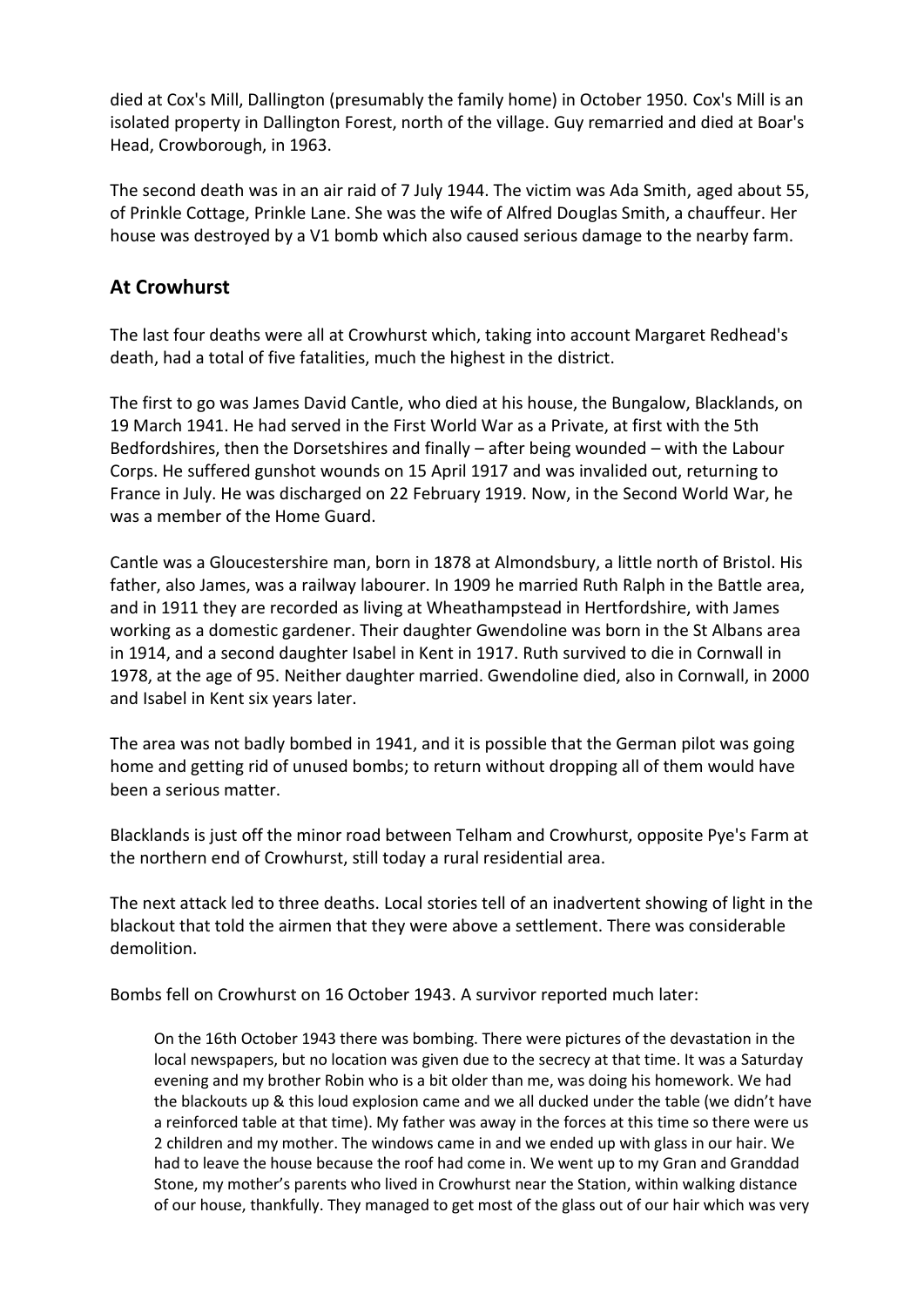difficult. We were given a little 'tot of whisky'. We stayed there the night and the next morning my mother went up to our house and found that we couldn't go back there so she gathered together a few things and returned to her mum's house. We were soon allocated another Council House.

My Granddad, Jessie Stone (born in the late 1800's and a Kentish man) was having a drink. At The Plough Inn when a bomb dropped. Thankfully he was uninjured but he lost his spectacles as the explosion caused the lights to go out. He went back the next day and found them on the floor and amazingly they were undamaged! $'$ 

A husband and wife died in this day's attack. They were Arthur Charles Parks and his wife Adelaide Wood. Both were older than most casualties: they were both 75. Arthur had been born at Netherfield and Adelaide elsewhere in the Battle area. They had married in 1885 and had had nine children.

They died at Black Cottage, Adams Farm, Crowhurst. Arthur left £425 18s 5d.

Adams Farm is at the south end of the village, at the end of a lane parallel to the disused branch line to Bexhill and now very close to the link road opened in 2015.

Another death occurred on the same day. Frank Hardy Wigglesworth was 40, from a merchant family that was presumably well off. His father was Francis, born in Belfast about 1868, with addresses in South Kensington and then in Mayfair and Surrey; he came from a linen-making family and became a woollen merchant. Frank's mother was Mary Hardy, from Tipperary. Francis died in 1945; a record of Mary's death has proved elusive.

There is little in the records about Frank. He married Mary Guthrie Truscott at St Martin in the Fields in 1929. She had been born at Redhill in 1890, and by the time of her first marriage, in 1915, her father had been Lord Mayor of London and made a baronet. She had at least one child by that marriage. She died on the Isle of Wight in 1979. Frank left England for Canada in 1940 but must have returned. When he died he was Deputy Controller of Factories for the Board of Trade.<sup>8</sup> He was described as NFS (a member of the National Fire Service) in one report of his death.<sup>9</sup> His address was 64 Ennismore Gardens, South Kensington.

The last war death of all occurred on 19 August 1947. Its cause is not yet known. It was at Crowhurst Hospital.

John Foulds Petyt had been a fire warden. He had been born at Bingley in the West Riding in 1897. In 1911 his father Henry (c1864-1951) was a foreman for a gas engine maker and his mother was Emily Foulds (c1864-1950), with the same birthplace. They married at Keighley in 1889.

We do not know John's occupation or whether he served in the First World War, which is likely (though close to its end). He married Alice Rosina Kate Jones at Lambeth in 1923. She had been born at Southwark in 1900 and was to die at Lambeth in C1986. They had three children and lived at 6 Denny Crescent, Kennington; they are recorded there on the London electoral roll in 1946, and Alice is there in 1947 and thereafter. Of the children, one did not marry and a second married but had no children; but Cecil, born at Lambeth in 1926, had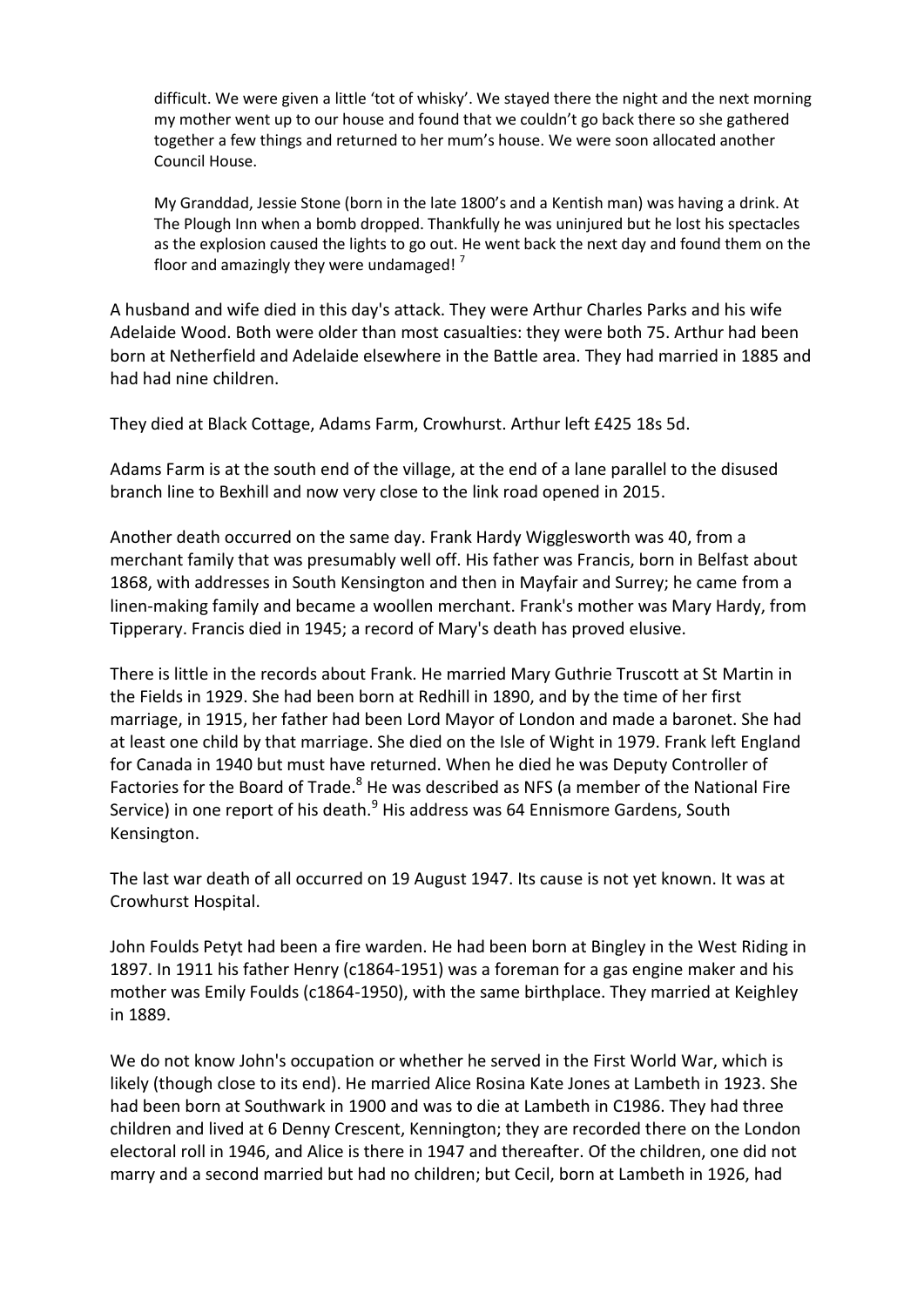two children, each of whom in turn married and has children. But none of them appear to have any connection with Sussex – as indeed is the case for John, except for his death.

The assumption must be that Petyt was injured in a bombing raid and died of his injuries. He may well have come to Sussex much earlier than 1947, despite there being more than two years between the end of the war in Europe and his death; or he might have suffered later injuries from the explosion of a bomb that was recovered but then exploded. At present we do not know.

## **Outside the district**

The Hastings deaths were both at St Leonards. The first was Margaret Redhead. She was 77, having been born at Lyndhurst in Hampshire in 1865. Her father Theodore John Redhead (c1831-1918) was a clergyman, and records suggest that at the time he was Perpetual Curate of Emery Down, just outside Lyndhurst.<sup>10</sup> Her mother Helen (Crane), born at Chelsea in 1838, had died as long ago as 1882.

Margaret Redhead's home address was Forewood Lodge in Forewood Lane, Crowhurst, but she died at 9 Grosvenor Gardens, St Leonards on 9 September 1942. This is the terrace running away from the sea and facing Hastings across the green at the western end of the promenade. It is not known where Margaret Redhead was at the time. It is possible that she was seriously injured and brought indoors.

The second death was in the very heavy raid of 23 May 1943. This is commemorated today in the plaque and gardens on the site of the Swan Hotel in the Old Town. The same commentator as above reports:

At 12.59pm on Sunday 23 May, 10 Focke-Wulf 190s swept in at rooftop height, machine-gunning the town at the same as releasing 25 bombs, which scored direct hits on five public houses and two hotels filled with diners. Twenty-five people were killed in this Hastings raid, 30 seriously injured and 55 slightly injured. The High Street in the Old Town suffered particularly badly, with many of the deaths occurring at the *Swan Hotel*, which was packed with lunchtime customers. For John Bristow, who was in town with a friend when the attack occurred the events still remain crystal clear in his mind: 'There was a god-almighty explosion and we went into the passage by The Havelock pub and we dived onto the ground and lay there looking out before a bomb hit what was the old Royal Oak Hotel. Along by Woolworth's there was a car going by and it was sent up into the air by the bomb and over and over. While we lay there, there was another terrific explosion down the side of Plummer's and I'll never forget seeing a huge lump of yellow coloured masonry coming over and land on the tram wires...' <sup>11</sup>

It is not correct to say that only two hotels were hit, because there were two deaths at the Warrior House Hotel on the south-eastern corner of Warrior Square, one of them a member of its staff. The other was Daisy Congdon. She had been born at Chatham in 1897 and her home address was at Watton-at-Stone in Hertfordshire, but she had very strong connections with Battle. Her mother Mary (Hollingsworth) had been born in Uckham Lane and had married Henry George Congdon, a professional soldier who on retirement from the army had become the landlord of the White Hart at Fifield in Berkshire, near Bray. When the First World War began he re-enlisted in the Royal Engineers, rising to be temporary Regimental Sergeant Major and being awarded the Belgian Croix de Guerre. He was killed near Albert in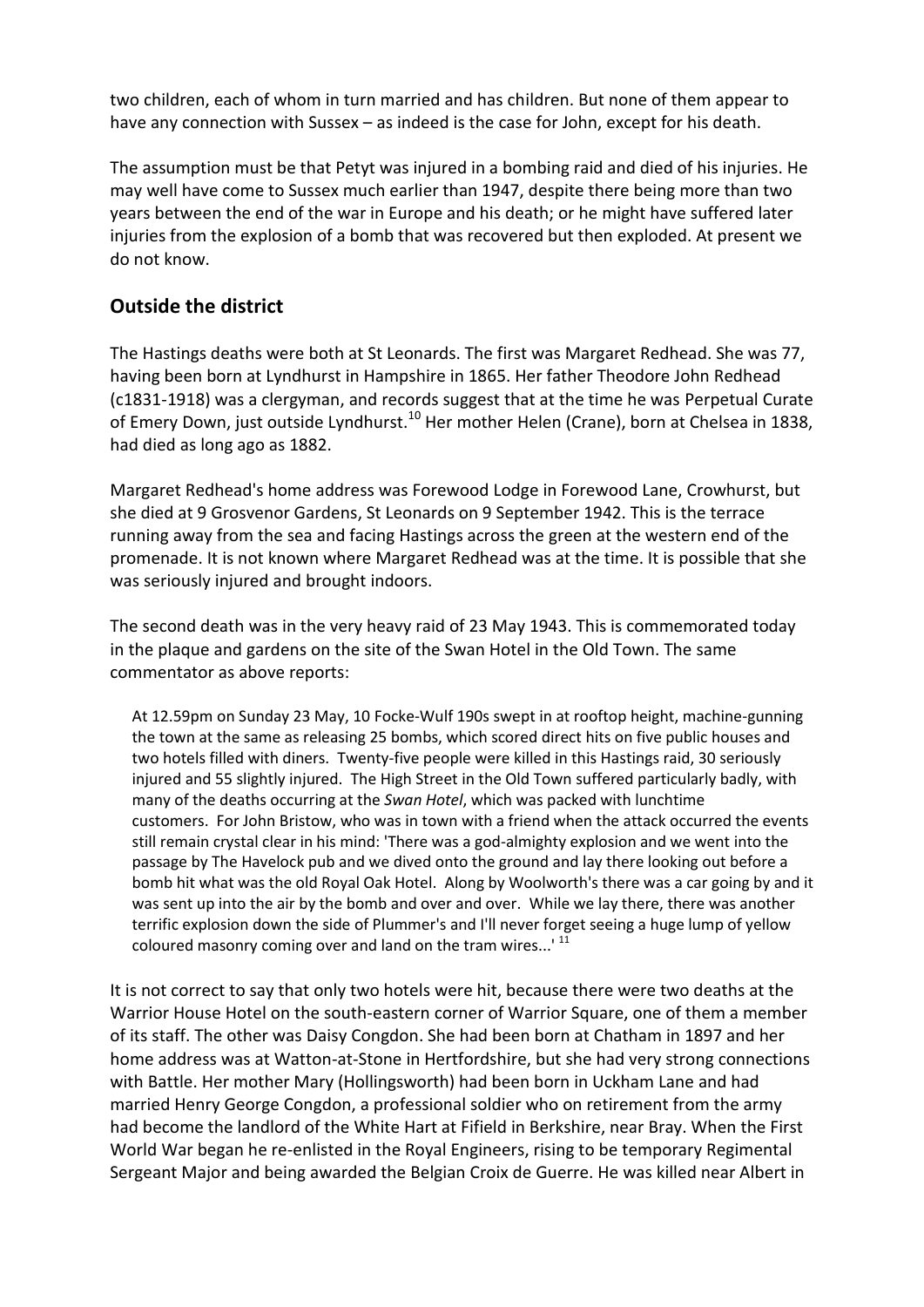May 1918 and his name is on the war memorials at Battle. By then, almost certainly, Mary and her daughters had come to live in Battle, where she died in 1922. Daisy did not marry.

Both of the Hastings deaths look accidental in the sense that neither woman was a resident of the town but happened to be there on the day.

Another relevant death outside the Battle district was on 11 May 1941, in Bermondsey. This was in what was the worst night of bombing in all the blitz. The London Fire Brigade recorded at least 2136 fires, nine at 'conflagration' level, eight 'major' outbreaks (rating over 30 pumps), 43 serious (up to 30 pumps), 280 medium (up to 10 pumps) and at least 1796 small. About 1436 people were killed and 1800 seriously injured. The fires resulted in 700 acres of destruction - about double that of the Great Fire of London.<sup>12</sup>

#### Another report reads:

505 bombers flew to London on the night of 10 May, the full moon lighting their snaking path along the Thames. The German pilots had 15 minutes to locate and bomb their targets once they reached London, but still the bombing lasted nearly seven hours, starting at 11pm on 10 May and continuing until the all-clear sounded at 5.50am the next morning. British anti-aircraft batteries and RAF nightfighters managed to shoot down 33 planes, but despite their best efforts10-11 May 1941 was one of the most destructive raids of the war.<sup>13</sup>

Among those many places hit was the St John's Estate, an LCC creation on the north-eastern corner where the South Eastern railway crosses Tower Bridge Road. The woman killed was Maud Waters. Her connection with Battle is that her mother lived at the Garden Flat in Senlac House. Her mother (c1878-1967) was a Londoner with three marriages already behind her, the last to Luther Grainger. Maud was a product of the second marriage, to František Kouba, from what is now the Czech Republic but was then part of Austria.

Maud had been born at Shepherd's Bush in 1906 and had married John Albert Waters at Hastings in 1931. She had two children: Daphne in 1932 and Peter in 1935. Her family survived. Public records do not reveal with any certainty what happened to them or to her husband.

There was also a death at Eastbourne, which has been officially named the most bombed town in south-east England. Things were particularly bad there in May and June 1943, with a series of hit and run attacks from northern France. For 4 June a German pilot wrote:

We attacked Eastbourne again about noon today, with heavy forces, flying low level, doing considerable damage, although the flak was shooting significantly better than usual. I received a 2 cm direct hit behind the motor, putting a hole all the way through the plane. Several of my instruments quit working and I got a little splinter in my right lower thigh which remains there, someplace. First I felt a violent impact, and after that I had enough to worry about just with my wound, but I was able to get home safely.<sup>14</sup>

The raids on that day seriously damaged the technical institute<sup>15</sup> and destroyed an air raid shelter, with loss of life, and no doubt caused further damage and casualties. The death relevant to this account was of a Home Guard member injured that day, who died on 12 June at the Princess Alice Hospital there. He was William Freeman, born at Battle in 1895. His family had lived at Starr's Green, and all the family was born at Battle: mother Fanny was